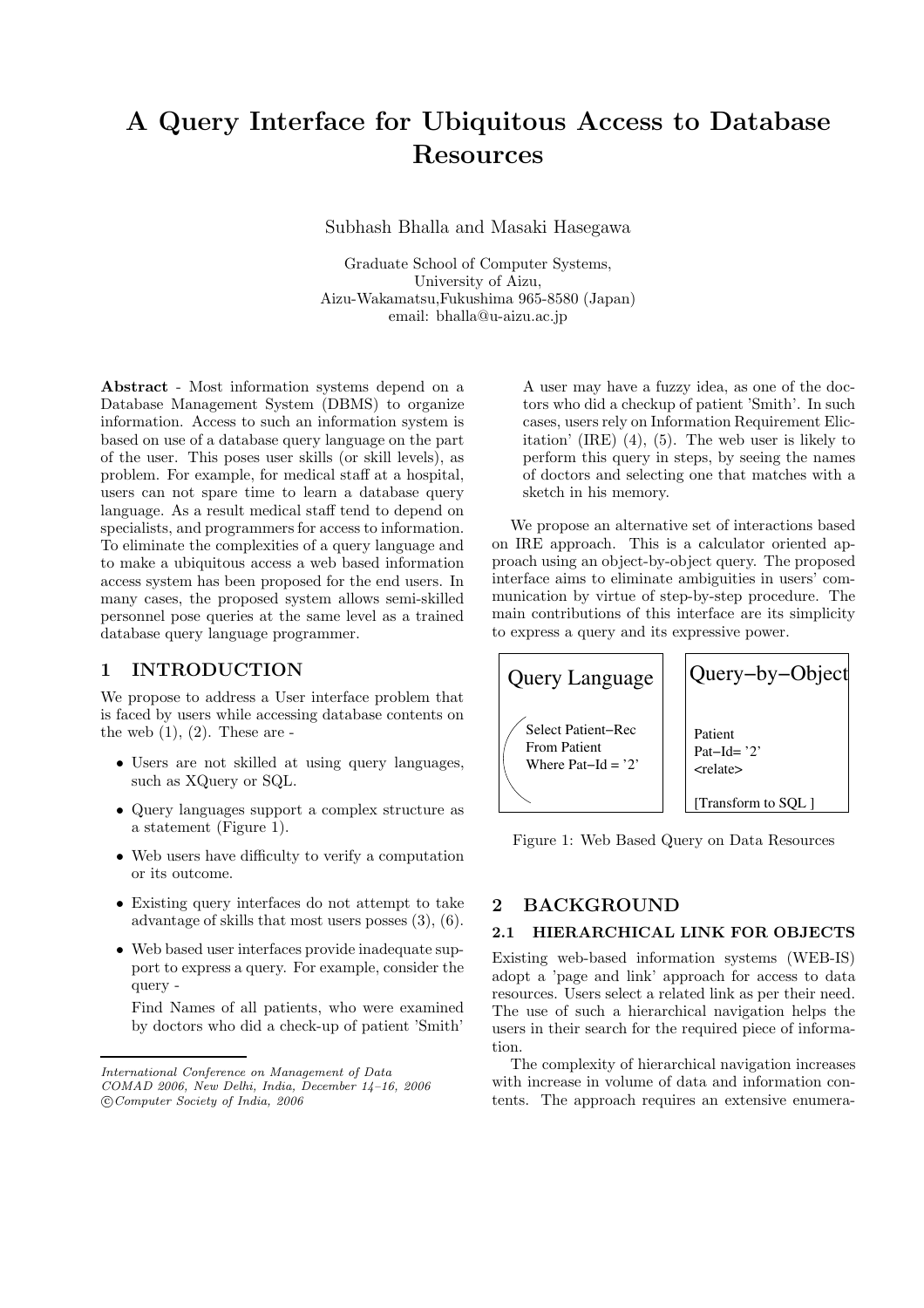

Figure 2: Web Users and Access Methods

tion of all possible query paths. It is not easy to combine multiple search criteria by using this approach  $(7).$ 

## 2.2 NETWORKED LINK FOR OBJECTS

In view of the above difficulties, many WEB-IS provide 'input form and search' approach. The users are permitted to input selected key-words. Based on the inputs, the system attempts to locate the information contents for meeting the users' needs. The 'input form' approach helps to reduce the multiple criteria search difficulties that are posed by hierarchical navigation. However, this approach is suitable for restricted domains of information access as in a library or for ticket reservation. with complex queries expressed over large sized databases, the approach tends to have implementation difficulties (7).

## 2.3 INQUIRY BY RELATING OBJECTS

For accessing the dynamic contents through the medium of the web, the use of database query languages poses a new problem, as most web users are not skilled at the use of database query languages. Existing users at the non-programmer's level use application related forms (Figure 2.).

We propose query by relating objects. The proposed approach introduces an easier to use query interface that can express queries with more steps but with less complications of syntax and expression errors.

## 3 SYSTEM MODEL

Information Requirement Elicitation (IRE) is essential in wireless web service to elicit information requirements through interactive choice prompts. This paper presents the design of a high-level user interface using IRE, in the context of 'Hospital database queries' by a mobile web user. The prototype is based on the notion of Query-By-Object (QBO) approach of building a query using multiple user-level steps.

#### 3.1 QUERY-BY-OBJECT INTERFACE

The Query-by-object (QBO) interface has been studied in (1) for Geographic Data Systems. A similar interface is being proposed for common database queries (2). In this system, users communicate with an RDBMS through a web interface. The user intent is captured via objects and path navigation through an option-based interface. Finally, a query is formulated and executed at a DBMS server after it is converted into its SQL equivalent.

The main options in the QBO interface are as follows :

- 1. Select an object User selects an object. The object is included in the query bag ( e.g, <Doctor>. The system utilizes displays a query bag to keep track of the user's actions.
- 2. Choose granularity This option allows a user to see the contents of a database table that are instances or attributes of the selected object. The user can select an instance of the object (e.g., "Harry") or more than one instance (e.g., "Harry" and "John"). The object instance is then listed after the object name in the query bag (e.g., "<Doctor-Harry>".
- 3. Select another object Users may select at most two objects before selecting an appropriate operator. This option allows the user to select the second object (e.g., "Patient") which will be listed after the first object in the query bag (e.g., <Doctor-Harry> <Patient>. The system further allows the user to select a subsequent object after completing each operation, in order to progressively build the query further.
- 4. Select an operation Shows all possible pairwise operations for chosen objects (see Table I). The selected operation will then be reflected in the query bag (e.g., <Doctor-Harry;Patient - related visit>). A common requirement for most objects computations is the use of 'relate' as related operations. In this QBO interface, in order to simplify and standardize the menu options as much as possible, a join (or IN clause) operator is regularly employed as closely related binary operator. It has different connotations depending on the chosen objects it operates on (see Table I). For example, a relate operation on objects Doctor-Harry;Patient is used to test whether there are any Patients who were visited by Doctor-Harry.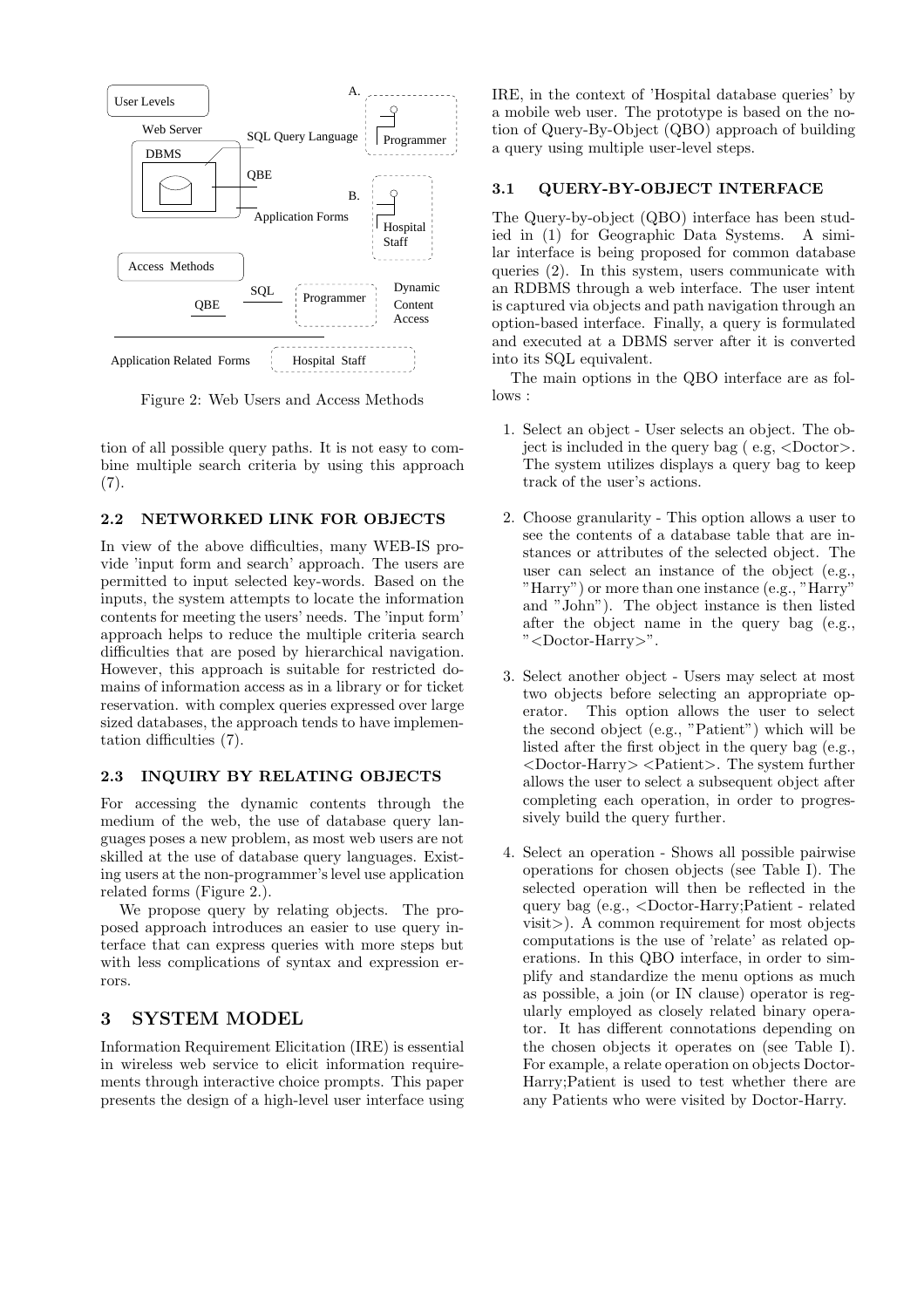- 5. Display result This option allows a user to display the result of each query on the screen.
- 6. Reset This option allows a user to start a new query (the query bag is subsequently emptied).

|        |          | Doctor                                  | Check-up                         | Patient                          |  |  |
|--------|----------|-----------------------------------------|----------------------------------|----------------------------------|--|--|
| Doctor |          | Union<br><b>Intersect</b><br>Complement | Relate                           | Relate                           |  |  |
|        | Check-up | Relate                                  | Union<br>Intersect<br>Complement | Relate                           |  |  |
|        | Patient  | Relate                                  | Relate                           | Union<br>Intersect<br>Complement |  |  |

The database contents can be described as a collection of objects (relations), as per the entityrelationship (ER) data model. In this case, Doctors, Check-ups, and Patients represent objects. An object instance is any specific record of an object, for example, "Harry" is an instance of object "Doctor". A set comprises two or more objects (or object instances). The different operations shown in Figure 3, show pairwise combinations of operations based on chosen objects. These are supported by operations available in an RDBMS.

# 4 IMPLEMENTATION OUTLINE

Consider an example,

Query  $\sqrt{2\pi}$ 

Find Names of all patients, who were examined by doctors who did a check-up of patient 'Smith'

✒ ✑

Figure 3: WEB-IS query based on relational algebra.

## 3.2 QBO PROTOTYPE SYSTEM

A QBO prototype has been developed as a client-server application. The client part uses the Mobile Information Devices Profile (MIDP) of the Java 2 Platform, Micro Edition (J2ME), and the server part runs on a Java 2 Platform, Enterprise Edition (J2EE) application server. The application is designed as a basic three-tier architecture: Client Layer (MID let), Application Layer (Servlet, EJB), and Database Layer (PostgreSQL). The underlying database support is provided by an RDBMS PostgreSQL.

## 3.3 OBJECTS AND OPERATIONS

In order to support a user-level interface, objects and entities were stored in a database system. For this study a hospital example was used for preparing the database contents. The following database schema describes objects/relations of user interests. The primary key of each relation is represented in italics.

• Doctor =  $(DOC-NO, DOCTOR-NAME, SPE-$ CIALTY)

• Patient  $=$   $(PAT-ID, PATIENT-NAME, PHONE-$ NO, DATE OF BIRTH)

• Check-up  $= (DOC-NO, PAT-ID, DATE, TYPE,$ ILLNESS, FEE)

Such a query, when expressed in database programming languages, such as, SQL (XQuery) or QBE requires complex steps, as shown -

**SOL**  $\sqrt{1 - \frac{1}{2}}$ 

```
SELECT P2.Patient-Name
FROM Check-up AS C1, Patient AS P1,
      Check-up AS C2, Patient AS P2
WHERE P1.Patient-Name = 'Smith'
      AND P1.Pat-ID =C1.Pat-Id
      AND C1.Doc-No = C2.Doc-NoAND C2.Pat-Id = P2.Pat-Id
```
✒ ✑

**QBE** 

| Patient |                   | Pat-Id        |  | Patient-Name |      | Phone-No |     |  |
|---------|-------------------|---------------|--|--------------|------|----------|-----|--|
|         |                   | $-y$          |  | 'Smith'      |      |          |     |  |
|         |                   |               |  |              |      |          |     |  |
| Check   | $_{\mathrm{Doc}}$ | Pat           |  | Date         | Type | TII-     | Fee |  |
| -up     | $-NO$             | -Id           |  |              |      | ness     |     |  |
|         | $\mathcal{L}$     | $-y$          |  |              |      |          |     |  |
|         |                   |               |  |              |      |          |     |  |
| Check   | Doc               | Pat           |  | Date         | Type | TII-     | Fee |  |
| -up     | $-No$             | -Id           |  |              |      | ness     |     |  |
|         | $\mathcal{X}$     | $\mathcal{Z}$ |  |              |      |          |     |  |
|         |                   |               |  |              |      |          |     |  |
| Patient |                   | Pat-Id        |  | Patient-Name |      | Phone-No |     |  |
|         |                   |               |  |              |      |          |     |  |

✒ ✑

In case of the proposed approach. The user aims at finding the response to the above query using natural (multiple) steps, as -

a) Names of doctors who did check-up of patient JAMES,